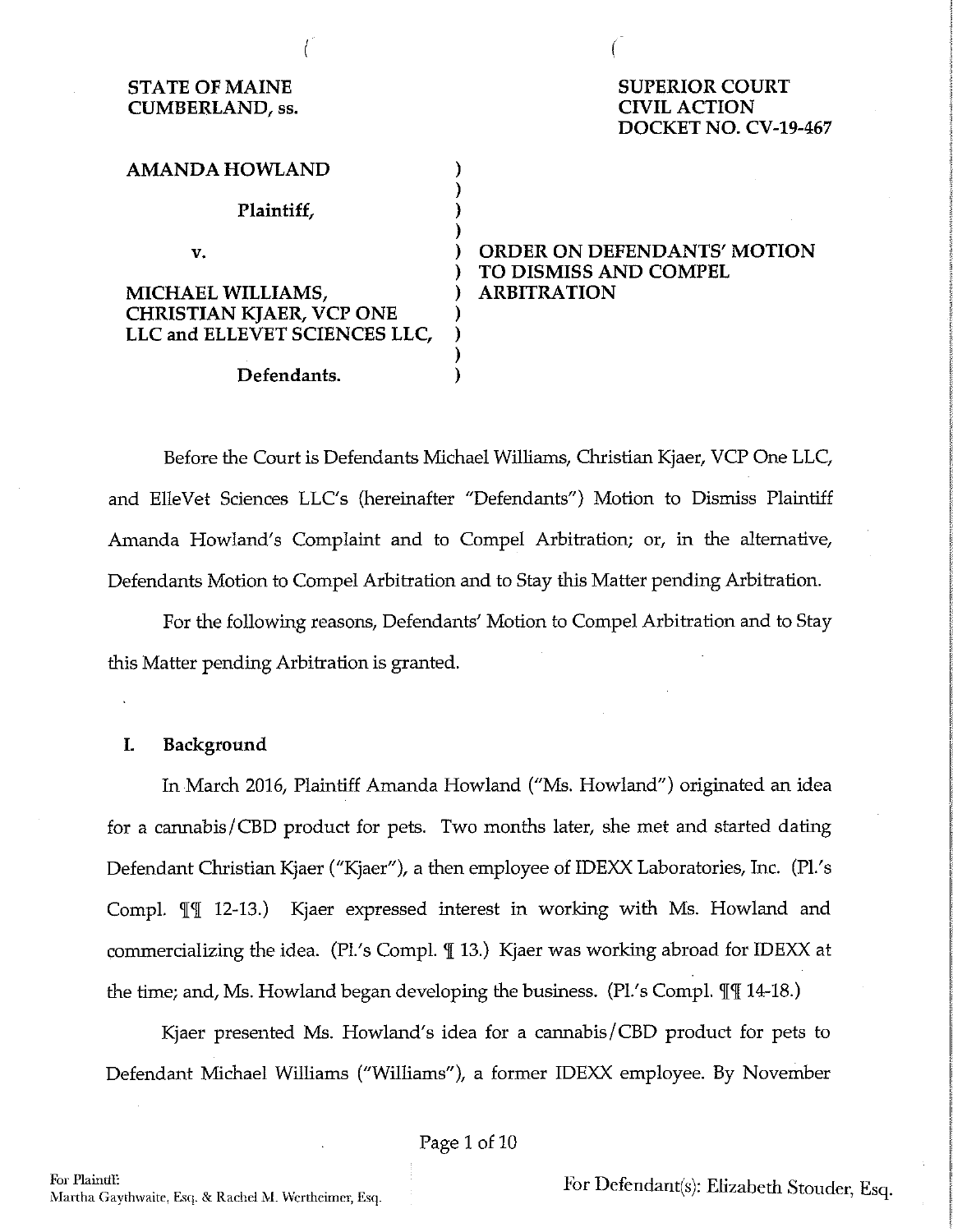2016, neither Kjaer nor Williams were employed at IDEXX. Instead, they were fully committed to working with Ms. Howland.  $(Pl/s \text{ Compl. } \mathbb{q} \mathbb{q} \mathbb{q} \mathbb{q} \mathbb{q} \mathbb{q} \mathbb{q} \mathbb{q} \mathbb{q} \mathbb{q}$ . alleges, however, that despite their expressed interest and commitment, it was she who · continued to develop the product and production capacity.<sup>1</sup> Ms. Howland claims she did this with little or no assistance from Kjaer or Williams.  $(Pl.s Compl. \mathcal{T} 24.)$ 

 $\left(\begin{array}{c} 1 \end{array}\right)$ 

Over the next several months, Kjaer began to increase his financial contribution in the business and insisted that he be appointed CEO. (Pl.'s Compl.  $\mathcal{I}$  21.) In the spring of 2017, Kjaer moved into Ms. Howland's Portland residence where she lived with her three daughters.<sup>2</sup> (Pl.'s Compl. I 23.) By August 2017, Kjaer continued to insist that he have a larger ownership share in the future company and became increasingly hostile towards Ms. Howland. (Pl.'s Compl.  $\mathbb I$  25.) In response, and in an effort to salvage their relationship, Ms. Howland agreed that Kjaer would be appointed CEO and that she would become the CTO – later changed to Chief Branding Officer. (Pl.'s Compl.  $\mathcal{I}$  26.)

In September 2017, ElleVet Sciences LLC, (hereinafter the "Company"), was formed in Delaware. Attorney Andrew Abramowitz was hired to execute a Limited Liability Company Agreement (the "LLC Agreement"). (Pl's Compl. ¶ 30.) The LLC Agreement was signed by Ms. Howland and Kjaer in their individual capacities, whereas Williams signed it on behalf of VCP One, LLC, the entity he created with the assistance of Attorney Abramowitz for purposes of investing in the Company. (Pl.'s Compl.  $\mathcal{I}$  30.) Abramowitz had represented Williams in other business ventures in the past, and

<sup>&</sup>lt;sup>1</sup> While both Kjaer and Ms. Howland "took steps," Ms. Howland produced the first dogchew prototype, engaged the eventual manufacturer, located the grower of the CBD strain, and engaged a branding company to assist with the website and packaging. (Pl.'s Compl.  $\P$  24.)

<sup>&</sup>lt;sup>2</sup> Ms. Howland asserts that, despite living with her in her home with her three daughters, Kjaer rarely contributed to their rent or other living expenses. (PL's Compl. '][ 23.)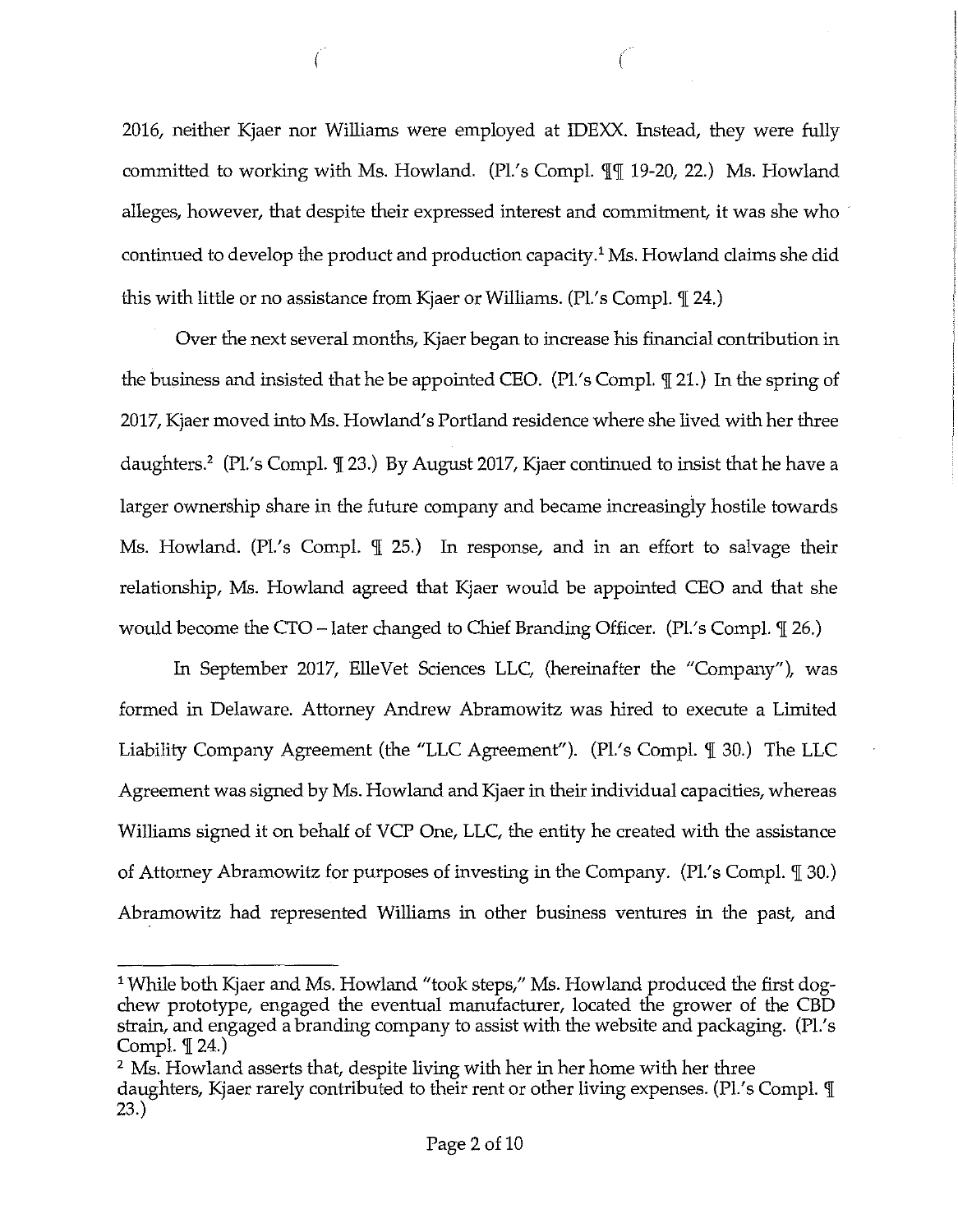allegedly represented Williams's personal interests in the Company. (Pl.'s Compl.  $\mathbb{q}\mathbb{q}$  28-29.) Together, Ms. Howland, Kjaer and Williams constituted the Board of Managers, who agreed that Ms. Howland would be responsible for developing the Company's sales, marketing, and managing day-to-day operations. (Pl.'s Compl. II 33-34, 40.)

f

By June 2018, the Company had grown significantly, acquiring office space in Portland and additional staff. (Pl.'s Compl.  $\P$ ] 35-40.) In January 2019, the Company hired Stephen Cital, a Registered Veterinary Technician, to represent the Company at conferences and promote its product to veterinary clinics. (Pl.'s Compl.  $\P$  142-43.)

Ms. Howland alleges that Mr. Cital often misrepresented the product at conferences. She consulted with the Company's outside general counsel who agreed that Mr. Cital's statements were "legally problematic." (Pl.'s Compl.  $\P$ [ 44-46, 48.) Ms. Howland complained to Kjaer and Williams, but was told to stop "overreacting," that her "tolerance level for Cital's misrepresentations was too low." (Pl.'s Compl.  $\mathbb{T}$  48-50.) Mr. Cital began to "bad-mouth" Ms. Howland and members of her team, and eventually blocked her from the Company's social media accounts. (Pl.'s Compl.  $\P$ [ 46, 51.)

By April 2019, the Company was projected to earn \$8 to \$10 million in sales for the year. (Pl.'s Compl.  $\mathbb I$  54.) As a result of this exponential growth, Ms. Howland became responsible for managing a larger marketing team, and Williams recommended appointing her as the CEO of a to-be human division, owned equally by the three Managers. (Pl.'s Compl. II 52, 54, 55.)

Not long thereafter, tensions between Ms. Howland and Kjaer began to escalate. (Pl.'s Compl. '[ 56.) Ms. Howland alleges, *inter alia,* that Kjaer began ignoring her ideas, publicly dismissing her comments, and eventually refused to talk to her. (Pl.'s Comp!. '['[ 56-58.) Her personal and professional life were "thrown upside down," due to the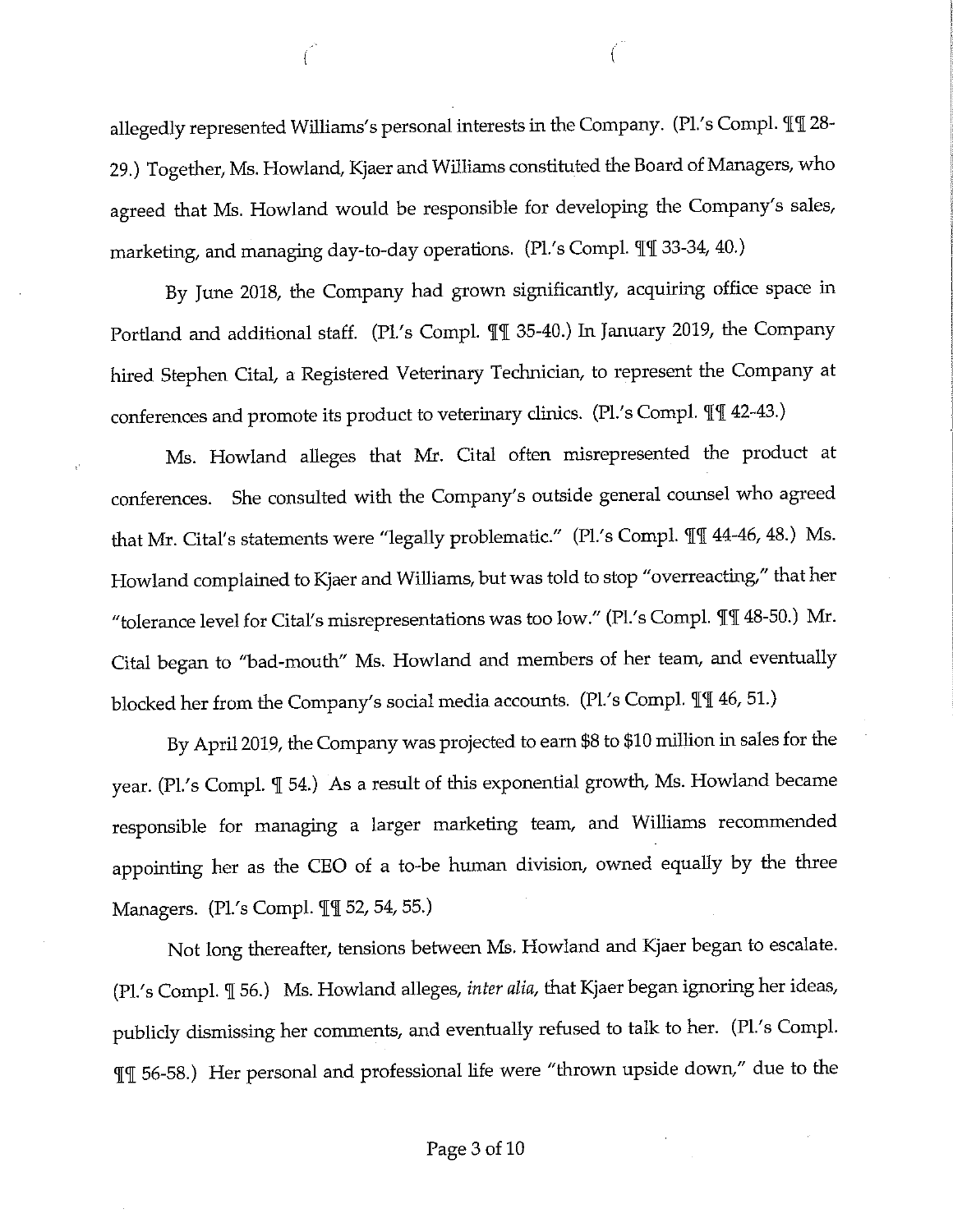fact that Kjaer, the CEO, wasn't speaking to her, yet continued to live at her home.<sup>3</sup> (Pl.'s Compl.  $\P$ [ 58-59.) This left Ms. Howland "without any refuge," and the effect of Kjaer's actions on her job performance was "unmistakable." (Pl.'s Compl.  $\mathcal{I}$  63.) Ultimately, Ms. Howland and Kjaer's personal relationship ended.

( *(* 

The Company, however, continued to grow. Projections suggested that the Company could be sold for \$400 to \$500 million in three to four years. (Pl.'s Compl.  $\mathbb{I}$ 65.) It was at this point, Ms. Howland alleges, Williams and Kjaer began their campaign to oust her from the Company, taking numerous actions to "insure that only [Kjaer and Williams] would reap the rewards of ElleVet's future success." (Pl.'s Compl.  $\mathbb{I}\mathbb{I}$  64, 71.)

Williams hired Tara Jenkins, a human resources officer and former IDEXX employee, to conduct an employee survey and review Ms. Howland's job performance. (Pl.'s Compl.  $\mathbb{I}$  66-67.) Ms. Howland suspected that Ms. Jenkins was not truly "independent," and that the survey and review were an attempt to conceal Kjaer's and Williams's ulterior motive.<sup>4</sup> (Pl.'s Compl.  $\mathbb{I}\mathbb{I}$  67, 69.) Also, in September 2019, Kjaer and Williams incorporated two British entities in their own names, Evet Pharma Limited and ElleGen Sciences Limited. (Pl.'s Compl.  $\mathbb{I}[\mathbb{T}$  72-75.) Ms. Williams was not informed of the Company's international expansion, and did not receive any ownership interest. (Pl.'s Compl.  $\mathbb{I}$  76.)

At a Board of Managers meeting on September 16, 2019, Williams introduced the so-called "First Amendment" to the LLC Agreement that allegedly "robbed [Ms.]

<sup>&</sup>lt;sup>3</sup> Ms. Howland continued to reach out to Williams, the Chairman of the Board, to seek advice about her role at the Company and to inform him that she was unable to function effectively due to Kjaer's behavior. (Pl.'s Compl.  $\mathbb{T}$  60, 68.) Williams allegedly told her she was "mixing the personal and the professional," and that her issues were "emotional and personal and that he would not get involved." (Pl.'s Compl.  $\mathcal I$  61.)

<sup>&</sup>lt;sup>4</sup> The survey was sent out on September 10, 2019, to approximately twenty employees, and Ms. Jenkins personally interviewed eight employees. (Pl's Compl.  $\mathbb{I}$  70.)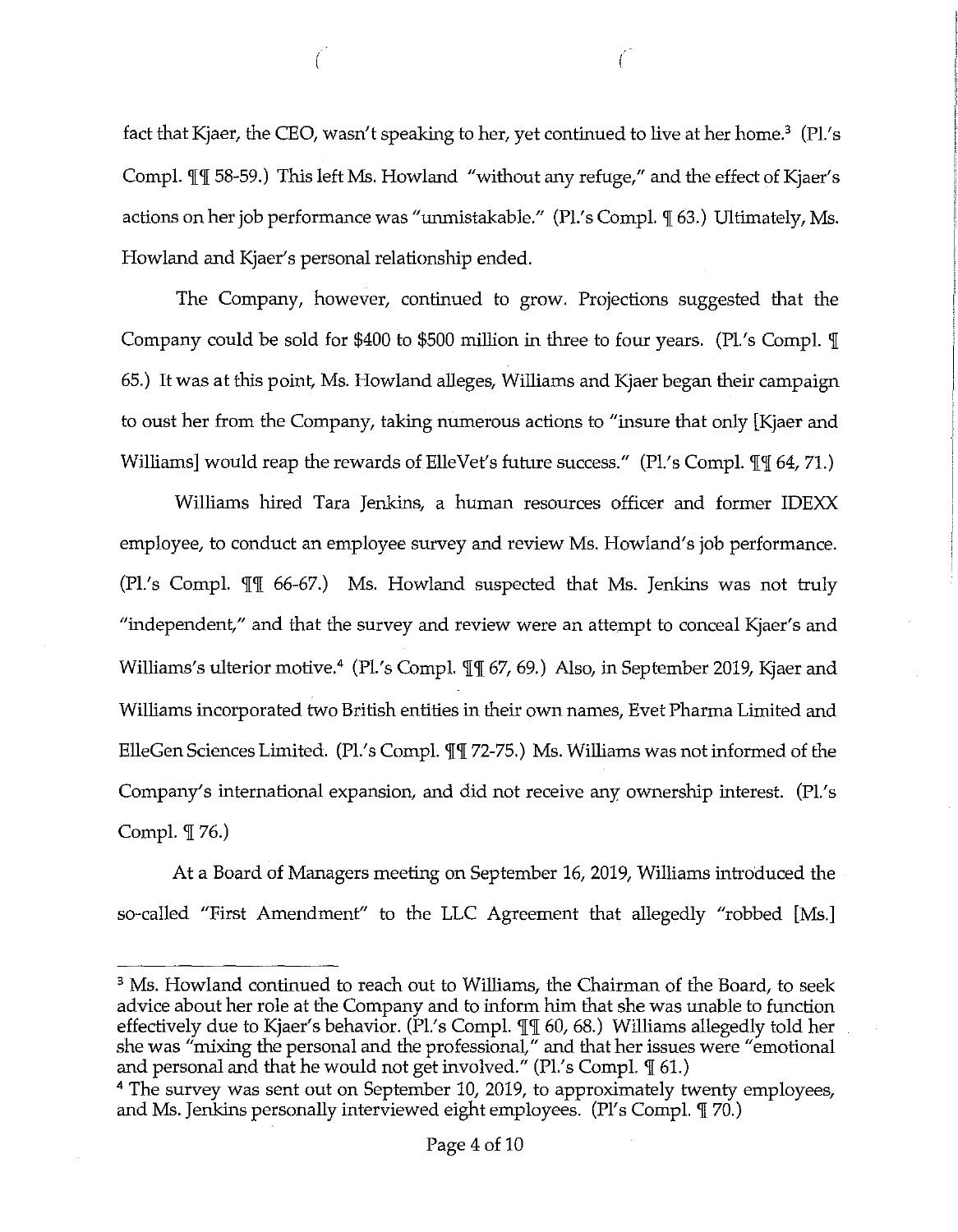Howland of any control over the future of ElleVet."<sup>5</sup> (Pl.'s Compl.  $\mathbb{q}$  78, 83.) Ms. Howland alleges that she would not have signed the First Amendment had she not been in a "state of distress" due to Kjaer and Williams's actions. (Pl.'s Compl.  $\P$ [ 81-82, 87.) She claims she acted in reliance upon Williams's representation that the First Amendment was "no big deal," that it was simply to ensure that the Company could continue to function "in case one of the Managers was in a car accident." $6$  (Pl.'s Compl.  $\mathbb{I}$  78.)

€

 $\Gamma$ 

The First Amendment removed the requirement that major decisions required a supermajority vote, meaning Kjaer and Williams could make any Company decision without Ms. Howland's consent, including, *inter alia:* 

- a) Transfer Elle Vet assets to an entity solely affiliated with Kjaer and Williams
- b) Establish subsidiaries or affiliated entities in which Williams and Kjaer have an ownership interest in, but Ms. Howland does not;
- c) Issue additional ownership units in ElleVet to dilute Ms. Howland's interest;
- d) Make loans to individuals or entities affiliated with Williams and Kjaer
- e) Amend the LLC Agreement to allow Williams and Kjaer to take actions to further their own interests.

(Pl.'s Compl.  $\P$ [ 33, 84, 86.)

Ms. Howland alleges that Kjaer and Williams then targeted Ms. Howland's employment status. On October 9, 2019, Williams placed Ms. Howland on immediate administrative leave. (Pl.'s Compl.  $\mathcal{I}$  90.) Williams's decision was partly based on his

<sup>&</sup>lt;sup>5</sup>Ms. Howland had previously reviewed the LLC Agreement with her financial advisor and attorney, and informed Kjaer and Williams that amendments required unanimous consent, and that all major Company actions required a supermajority vote. (Pl.'s Compl.  $\P\P$  77, 83.)

<sup>&</sup>lt;sup>6</sup> Ms. Howland later learned that Kjaer and Williams conferred with Attorney Abramowitz after she told them about the supermajority vote requirement.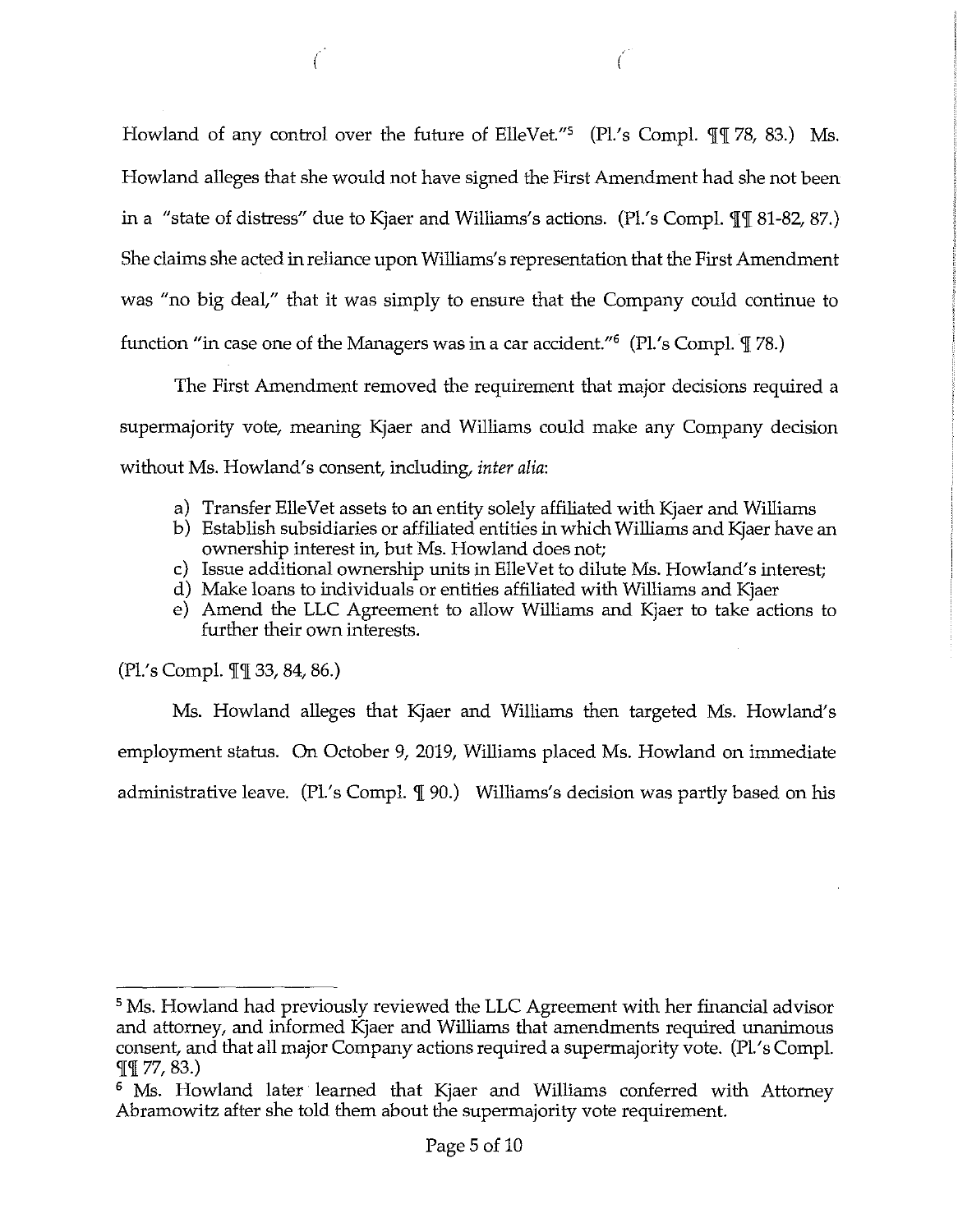own observations, and the results of Ms. Howland's negative employment performance review.<sup>7</sup> (Pl.'s Compl.  $\P$  (188, 90.) She left the office in "utter shock." (Pl.'s Compl.  $\mathcal{I}$  93.)

*(* (

The next day, the Board eliminated Ms. Howland's management functions by virtue of the so-called "Second Amendment." (Pl.'s Compl. ¶ 96.) Again, Ms. Howland claims she would not have signed the Second Amendment had she not been in a state of distress; and, had she not relied upon Williams's alleged misrepresentation that it was "duplicative of her employment agreement." (Pl.'s Compl.  $\P$ 97.) It also appears that the Board approved a "form of separation agreement," despite Ms. Howland's refusal to sign it.  $(Pl.'s Compl. \mathcal{I}$  95.)

Ultimately, on November 10, 2019, the Board passed a final resolution terminating Ms. Howland's employment. (Pl.'s Compl.  $\llbracket \llbracket \llbracket 100, 102 \rrbracket$ ) As a result of this Board meeting, Ms. Howland was left jobless, and would likely be liable for up to \$200,000 in taxes, despite receiving a  $$75,000$  salary at that time.<sup>8</sup> (Pl.'s Compl.  $\llbracket$  103.)

On November 25, 2019, Ms. Howland filed a nine count complaint against Defendants alleging: (Count I) Breach of Fiduciary Duties; (Count II) Civil Conspiracy/Aiding and Abetting; ( Count III) Intentional Infliction of Emotional Distress; (Count IV) Negligent Infliction of Emotional Distress; (Count V) Fraudulent Misrepresentation; (Count VI) Negligent Misrepresentation; (Count VII) Declaration of Invalidity, as to the First and Second Amendments; (Count VIII) Promissory Estoppel;

<sup>&</sup>lt;sup>7</sup>The employment survey revealed that employees complained about Ms. Howland's job performance, inability to communicate effectively, and her general tendency to micromanage her team. (Pl.'s Compl. 88.) However, Ms. Howland alleges that the results were "pre-ordained," considering almost all of the employees who were surveyed were hired just before or during the time she was subjected to Kjaer's "continuing emotional abuse." (Pl.'s Compl.  $\mathcal{F}$  89.)

<sup>&</sup>lt;sup>8</sup> Kjaer and Williams also allegedly took further "punitive" action by passing a resolution to prevent a - previously agreed upon - distribution to cover the tax liability from income earned by the Company.  $(Pl.'s$  Compl.  $\mathcal{F}$  103.)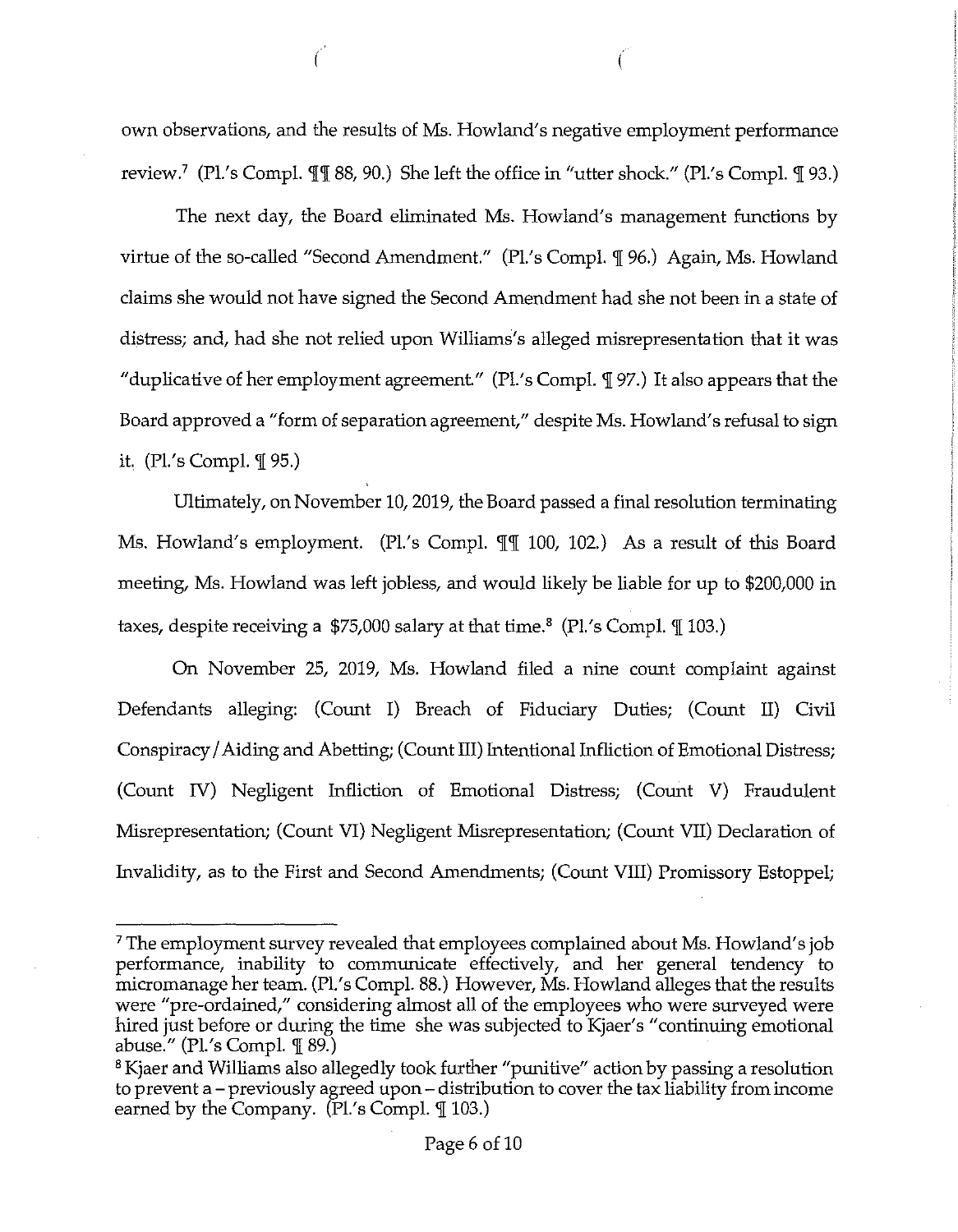and (Count IX) Injunctive Relief.<sup>9</sup> Defendants filed this Motion seeking to dismiss the Complaint and compel arbitration pursuant to the LLC Agreement's arbitration clause, or in the alternative, to compel arbitration and stay this matter pending arbitration.

### **II. Standard of Review**

A motion to dismiss pursuant to M.R. Civ. P. 12(b)(6) tests the legal sufficiency of the complaint. *State v. Weinschenk*, 2005 ME 28,  $\parallel$  10, 868 A.2d 200. When reviewing a motion to dismiss pursuant to M.R. Civ. P. 12(b)(6) "the court will examine the complaint in the light most favorable to the plaintiff to determine whether it sets forth elements of a cause of action or alleges facts that would entitle the plaintiff to relief pursuant to some legal theory." *Livonia v. Town of Rome,* 1998 ME 39, ¶ 5, 707 A.2d 83.

We accept as true the material allegations in the complaint. *Id.* The complaint will be dismissed "only when it appears beyond a doubt that a plaintiff is entitled to no relief under any set of facts that he might prove in support of his claim." *Heber v. Luceme-in-Maine Village Corp.,* 2000 ME 137, '][ 7, 755 A.2d 1064.

#### **III. Discussion**

#### A. *Applicable Law*

At the outset, the Court must address the interplay between the Federal Arbitration Act ("FAA"), 9 U.S.C. §§ 1-16, and the LLC Agreement's choice of law provision, which provides:

<sup>9</sup>Plaintiff also filed a complaint with the Maine Human Rights Commission on November 20, 2019, against Defendants alleging unlawful sex discrimination and retaliation. Plaintiff's intention is to amend the Complaint upon exhausting her administrative remedies. (Pl.'s Opp'n to Def.s' Mot. Dismiss 4, n.1.)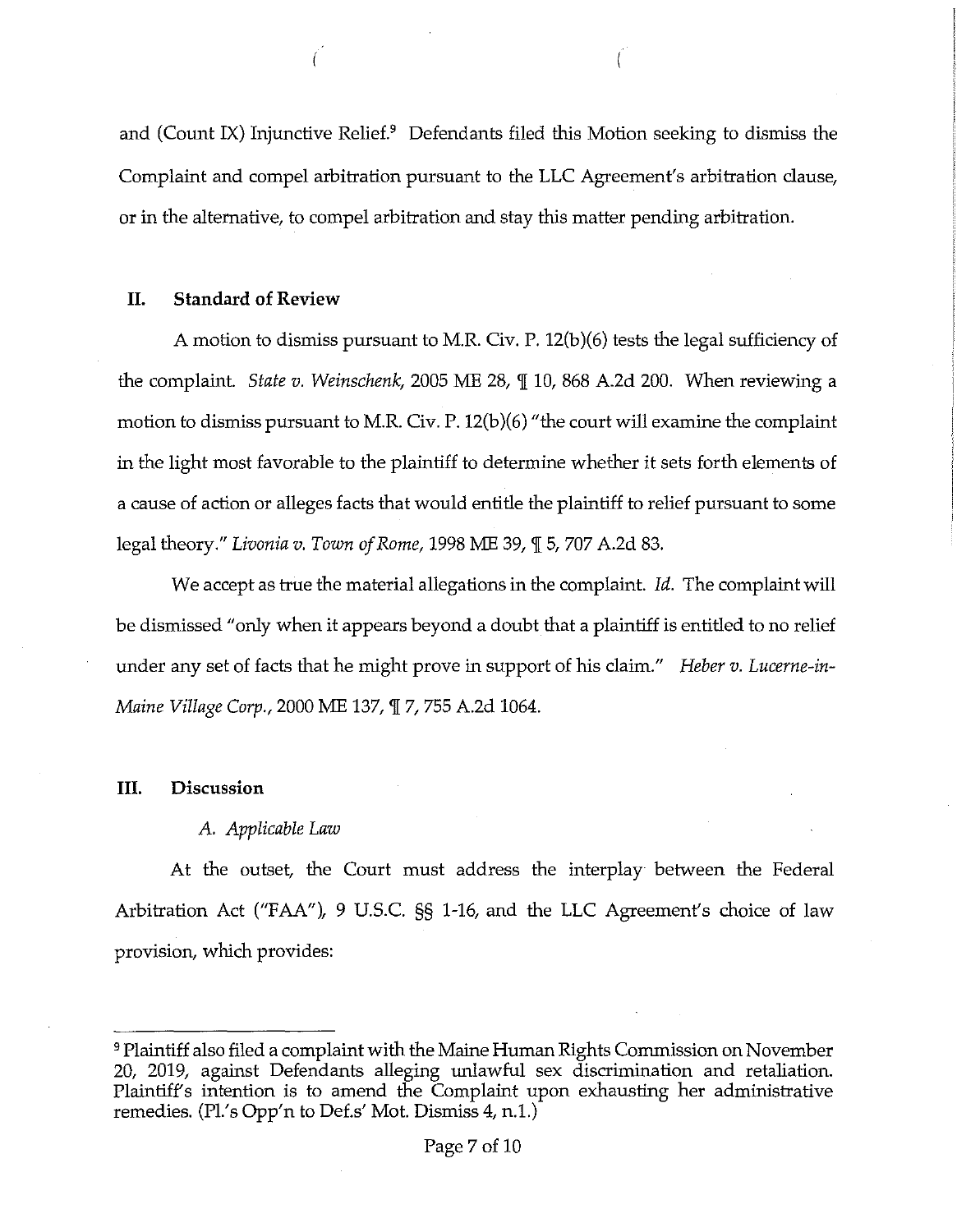This Agreement shall be governed by and construed in accordance with the laws of the State of Delaware, without regard to conflicts of laws provisions.

 $\big($ 

(Def.s' Ex. l, at 21.) When a contract involving interstate commerce contains an arbitration provision, the FAA governs, and ordinarily preempts state law.<sup>10</sup> Stenzel v. *Dell, Inc.,* 2005 ME 37,  $\mathbb{I}$  7, 870 A.2d 113. "In deciding whether an arbitration clause is enforceable in the first place, however, courts apply state contract law principles" and will generally interpret the contract in accordance with the contract's chosen state's law. *Id.* 

Here, Plaintiff does not dispute the validity or enforceability of the arbitration agreement. Accordingly, the Court incorporates the FAA and federal substantive law governing arbitrability as authority. <sup>11</sup>

# *B. The Arbitration Clause*

The FAA authorizes a court to compel arbitration due to an "alleged failure, neglect, or refusal of another to arbitrate under a written agreement for arbitration."

9 U.S.C. §§ 3-4. While the FAA embodies a strong federal policy in favor of arbitration, "[a]rbitration is a matter of contract and a party cannot be required to submit to arbitration any dispute which it has not agreed so to submit." *Hogan v. SPAR Grp., Inc.,*  914 F.3d 34, 38 (1st Cir. 2019) (citations omitted). A party attempting to compel arbitration must show that "[1] a valid agreement to arbitrate exists, [2] that the movant is entitled

<sup>&</sup>lt;sup>10</sup> As Defendants point out, the FAA applies to any "written provision in any ... contract evidencing a transaction involving commerce to settle by arbitration a controversy thereafter arising out of such contract ..." providing that such agreement "shall be valid, irrevocable, and enforceable, save upon such grounds as exist at law or in equity for the revocation of any contract." 9 U.S.C. § 2.

<sup>&</sup>lt;sup>11</sup> "The [FAA]  $\dots$  calls for the application, in state as well as federal courts, of federal substantive law regarding arbitration." *Preston v. Ferrer,* 552 U.S. 346, 349 (2008); *see Perry v. Thomas,* 482 U.S. 483, 493 n.9 (1987) ("state law ... is applicable *if* that law arose to govern issues concerning the validity, revocability, and enforceability of contracts generally.") (emphasis in original).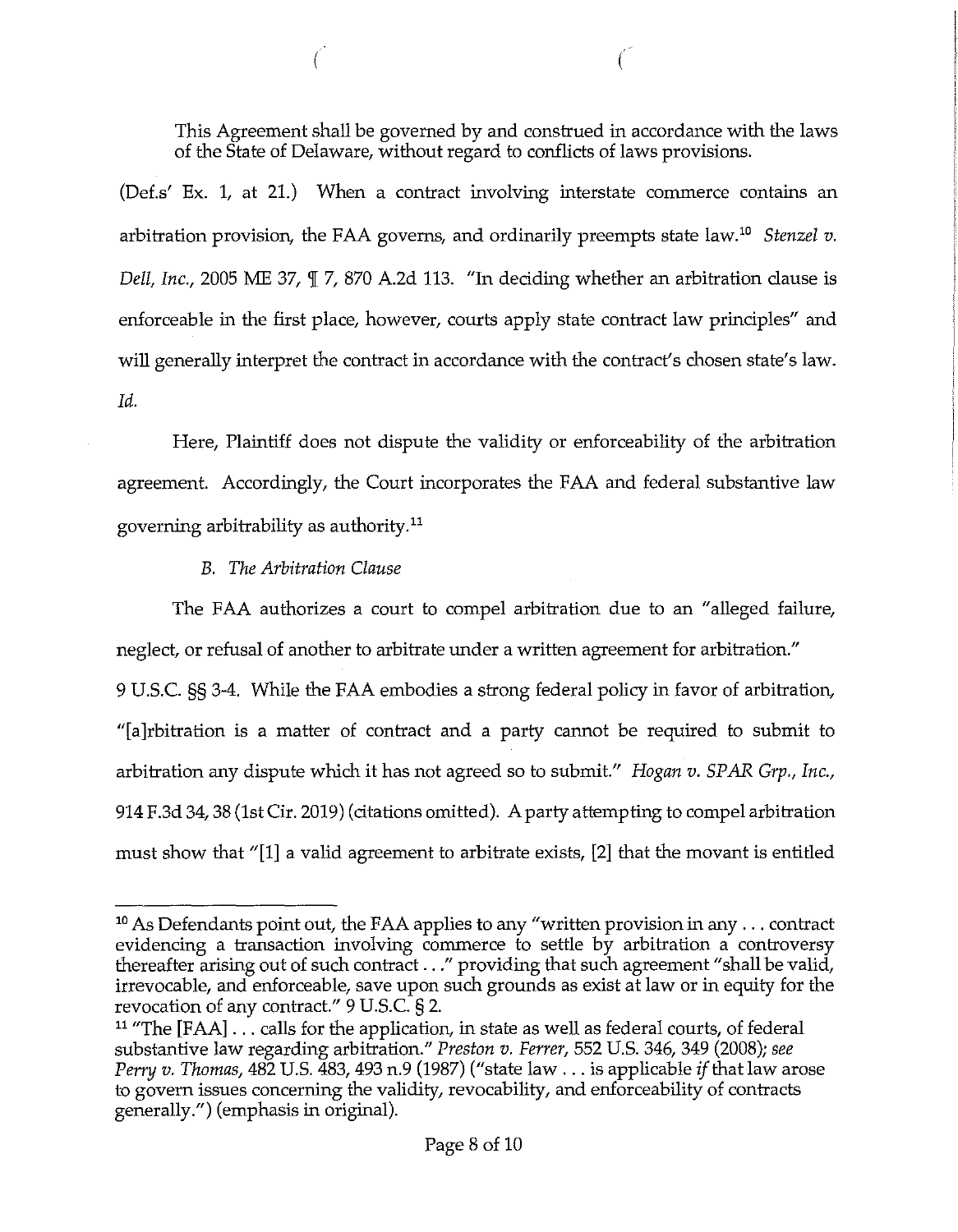to invoke the arbitration clause, [3] that the other party is bound by that clause, and [4] that the claim asserted comes within the clause's scope." *InterGen N.V. v. Grina,* 344 F.3d 134, 142 (1st Cir. 2003).

Section 9.14(a) of the LLC Agreement (hereinafter the "Arbitration Clause") provides, in relevant part:

ALL DISPUTES OR CLAIMS ARISING OUT OF OR RELATING TO THIS AGREEMENT SHALL BE SUBMITTED TO BINDING ARBITRATION IN PENINSYLVANIA. IN ACCORDANCE WITH THE COMMERCIAL PENNSYLVANIA IN ACCORDANCE WITH THE ARBITRATION RULES OF THE AMERICAN ARBITRATION ASSOOATION.

(Def.s' Ex. 1, at 21.) As previously stated, Plaintiff does not contest the existence of a valid arbitration agreement, that Defendants are entitled to invoke it, or that she is a party bound by the clause. Indeed, Plaintiff concedes "that the LLC Agreement contains an arbitration provision and that the arbitration provision applies to claims arising under the LLC Agreement" and further agrees that "certain aspects of [her] claims arguably fall within the scope of an arbitration provision." (Pl.'s Opp'n to Def.s' Mot. Dismiss 1, 4.) Consequently, the Court's analysis is limited to Plaintiff's principal contention that Counts III and IV - the emotional distress claims - fall outside the scope of the Arbitration Clause.12 (Pl.'s Opp'n to Def.s' Mot. Dismiss 4.)

The Arbitration Clause is ambiguous as to the question of whether IIED or NIED claims fall within its scope. In determining whether the parties agreed to arbitrate a certain dispute "due regard must be given to the federal policy favoring arbitration, and ambiguities as to the scope of the arbitration clause itself resolved in favor of arbitration." *Volt Info. Scis. v. Bd. Of Trs.,* 489 U.S. 468, 476-77 (1989) (internal citation omitted). The

<sup>12</sup> Plaintiff's Opposition effectively acknowledges that Counts I, II, and V-IX fall within the scope of the Arbitration Clause, having failed to set forth any argument suggesting otherwise.